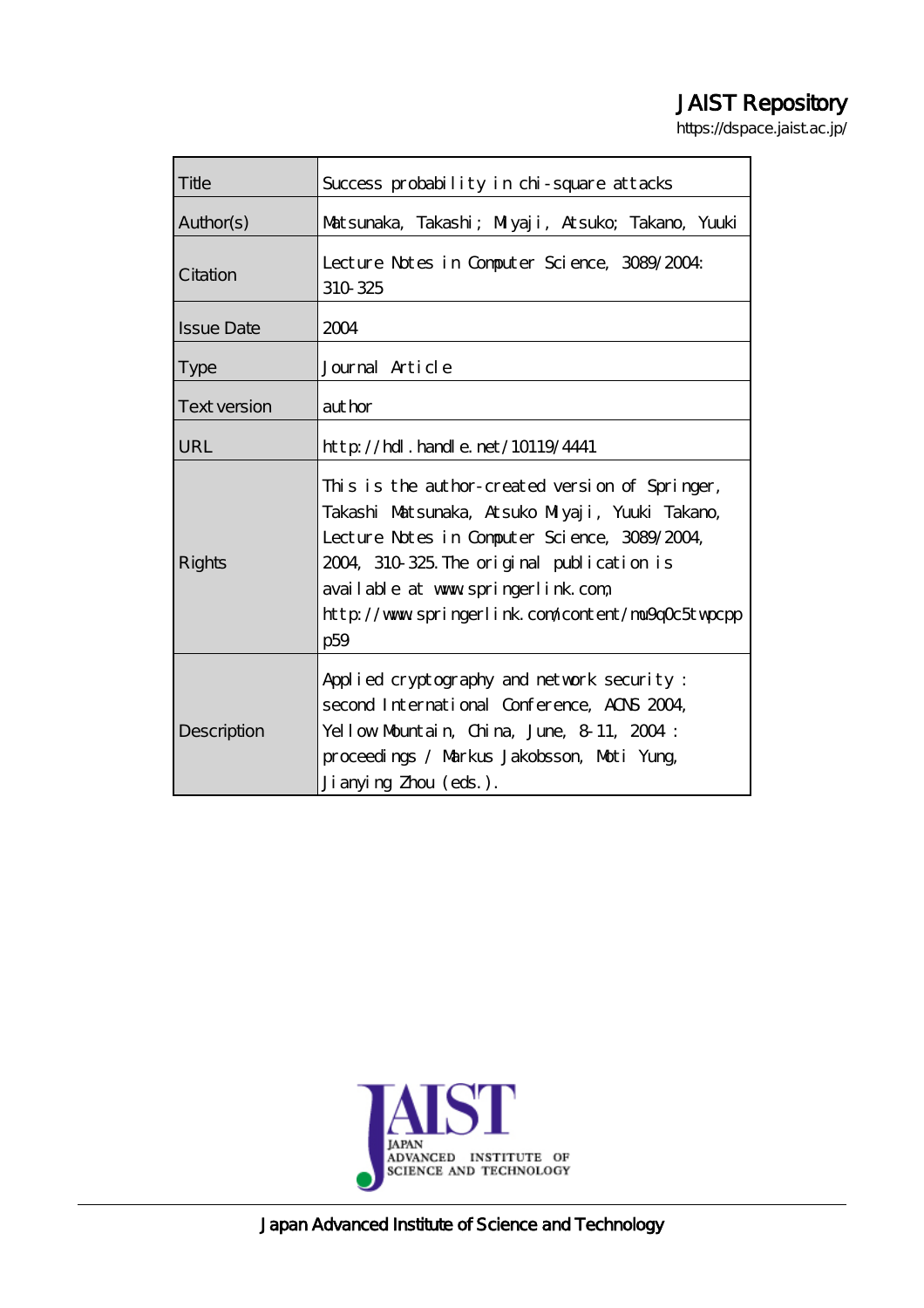# **Success probability in**  $\chi^2$ **-attacks**

Takashi Matsunaka\*, Atsuko Miyaji\*\*, and Yuuki Takano

Japan Advanced Institute of Science and Technology. {t-matuna, miyaji, ytakano}@jaist.ac.jp

**Abstract.** Knudsen and Meier applied the  $\chi^2$ -attack to RC6. This attack is one of the most effective attacks for RC6. The  $\chi^2$ -attack can be used for both distinguishing attacks and for key recovery attacks. Up to the present, theoretical analysis of  $\chi^2$ -attacks, especially the relation between a distinguishing attack and a key recovery attack, has not been discussed. In this paper, we investigate the theoretical relation between the distinguishing attack and the key recovery attack for the first time, and prove the theorem to evaluate the success probability of a key recovery attack by using the results of a distinguishing attack. We also demonstrate the accuracy to  $\chi^2$ -attack on RC5-64 and RC6 without post-whitening by comparing the implemented results.

**Keywords** RC6, RC5-64,  $\chi^2$  attack, statistical analysis

### **1 Introduction**

The  $\chi^2$ -attack makes use of correlations between input (plaintext) and output (ciphertext), which is measured by the  $\chi^2$ -test. The  $\chi^2$ -attack was originally proposed by Vaudenay as an attack on the Data Encryption Standard (DES) [20], and Handschuh *et al.* applied that to SEAL [6]. The  $\chi^2$ -attack can be used for both distinguishing attacks and key recovery attacks. Distinguishing attacks have only to handle plaintexts in such a way that the  $\chi^2$ -value of a part of ciphertexts becomes significantly a high value. On the other hand, key recovery attacks have to rule out all wrong keys, and single out exactly a correct key by using the  $\chi^2$ -value. Therefore, key recovery attacks often require more work and memory than distinguishing attacks.

In [4, 12], the  $\chi^2$ -attacks were applied to RC6 [18] or a simplified variant of RC6. They focused on the fact that a specific rotation in RC6 causes the correlations between input and output, and estimated their key recovery attack by using only results of a distinguishing attack [4, 12, 16]. Note that their key recovery attack on RC6 with any round was not implemented because it required too much memory even in the case of small number of rounds. In [5], a key recovery attack on RC5-32 [17] by using the  $\chi^2$ -attack was proposed. RC5- $w/r/b$ means that two  $w$ -bit-word plaintexts are encrypted with  $r$  rounds by  $b$ -byte keys.

 $*$  The author is currently with KDDI.<br> $*$  Supported by Inamori Foundation.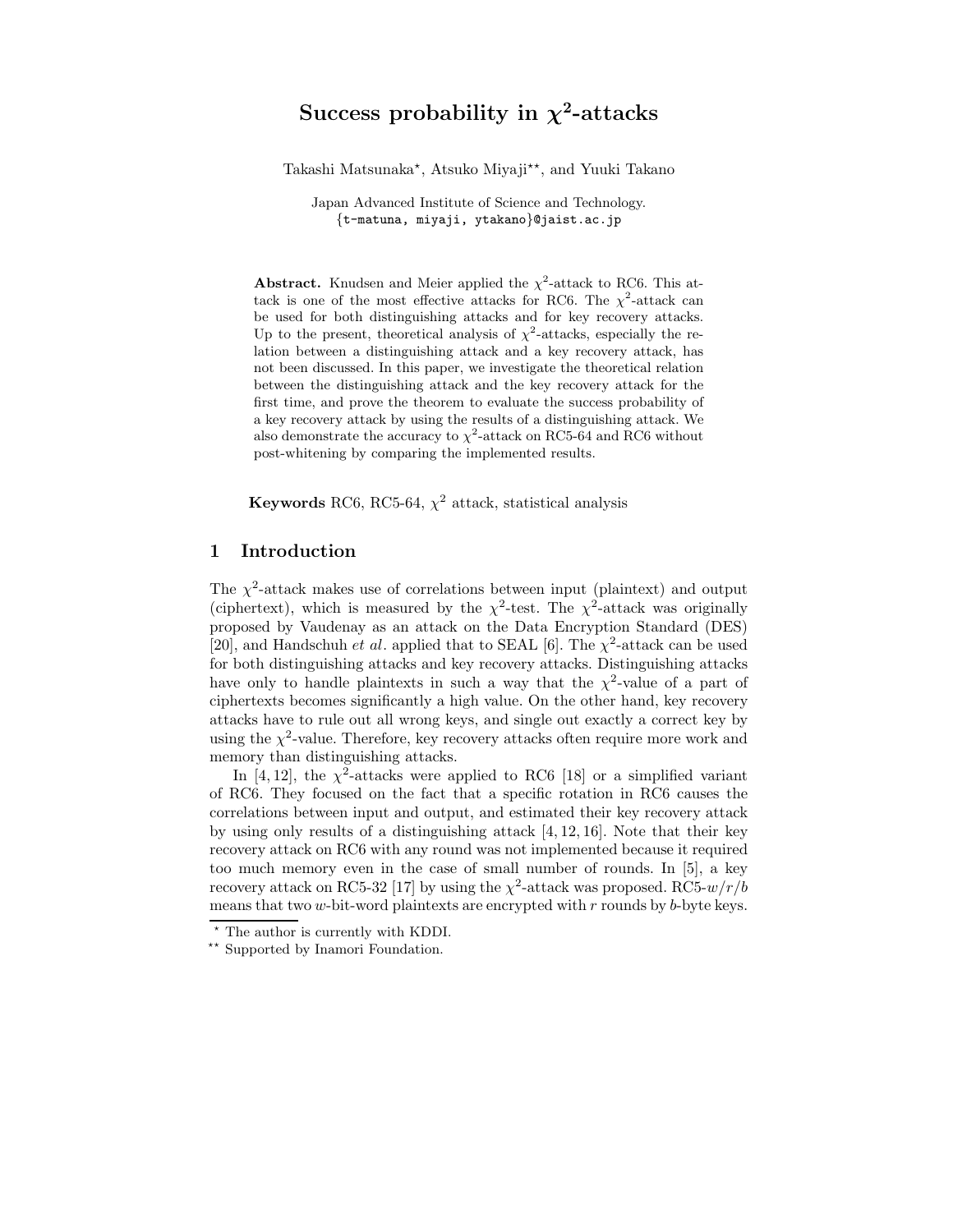The  $\chi^2$ -attack to RC5-32 was further improved by [15]. Their attack can analyze RC5-32 with 10 rounds by a known plaintext attack with negligible memory. They also pointed out the significant difference between the distinguishing attack and the key recovery attack: The distinguishing attack succeeds if and only if it outputs high  $\chi^2$ -value, but the key recovery attack does not necessarily succeed even if it outputs high  $\chi^2$ -value. In fact, a key recovery attack to RC5-32 in [5] outputs higher  $\chi^2$ -value but recovers a correct key with lower probability than that in [15]. This indicates that the security against the key recovery attack cannot be estimated directly from that against the distinguishing attack. The  $\chi^2$ -attack to a simplified variant of RC6 are further improved in [16, 7], which can work on 4-round simplified variants of RC6.

However, up to the present, any theoretical difference between a distinguishing attack and a key recovery attack in  $\chi^2$ -attack has not been discussed. Although the theoretical and experimental complexity analysis on the linear cryptanalysis is done by P. Junod in [8], it cannot be applied to the  $\chi^2$ -attack. His analysis is further generalized by using the normal approximation for order statistics in [19]. However, it is not so sharp or suitable for  $\chi^2$ -attack.

In this paper, we investigate the theoretical relation between a distinguishing attack and a key recovery attack in  $\chi^2$ -attack, for the first time, and give the theorem that evaluates the success probability of a key recovery attack by using results of a distinguishing attack. We demonstrate the theorem on a key recovery algorithm against RC5-64, which is given by us, and make sure the accuracy by comparing our approximation to implemented results. We also demonstrate the accuracy to the  $\chi^2$ -attack against RC6 without post-whitening [7]. As a result, we are able, with our theory, to evaluate the security of key recovery attack in  $\chi^2$ -attack with less number of plaintexts than expected. We also compare our theory with [19] by applying them on RC5-64 and RC6P, and show our theory is more accurate and more suitable for approximation of  $\chi^2$ -attack.

This paper is organized as follows. Section 2 summarizes the notation, RC5- 64 and RC6 algorithms, the  $\chi^2$ -test, and statistical facts used in this paper. Section 3 gives the theory of success probability in  $\chi^2$ -attack and investigates the accuracy by comparing the approximations of success probability to 3-round and 4-round RC5-64 and implemented results. Section 4 applies our theorem to a key recovery algorithm on RC6 without post-whitening. The accuracy of our approximation theorem is compared with that of [19] in Section 5. Conclusion is given in Section 6.

### **2 Preliminaries**

We summarize RC5-64 and RC6 algorithms, the  $\chi^2$ -test, and statistical facts used in this paper.

### **2.1 Block cipher RC5-64**

Before showing the encryption algorithm of RC5-64, we give some notation.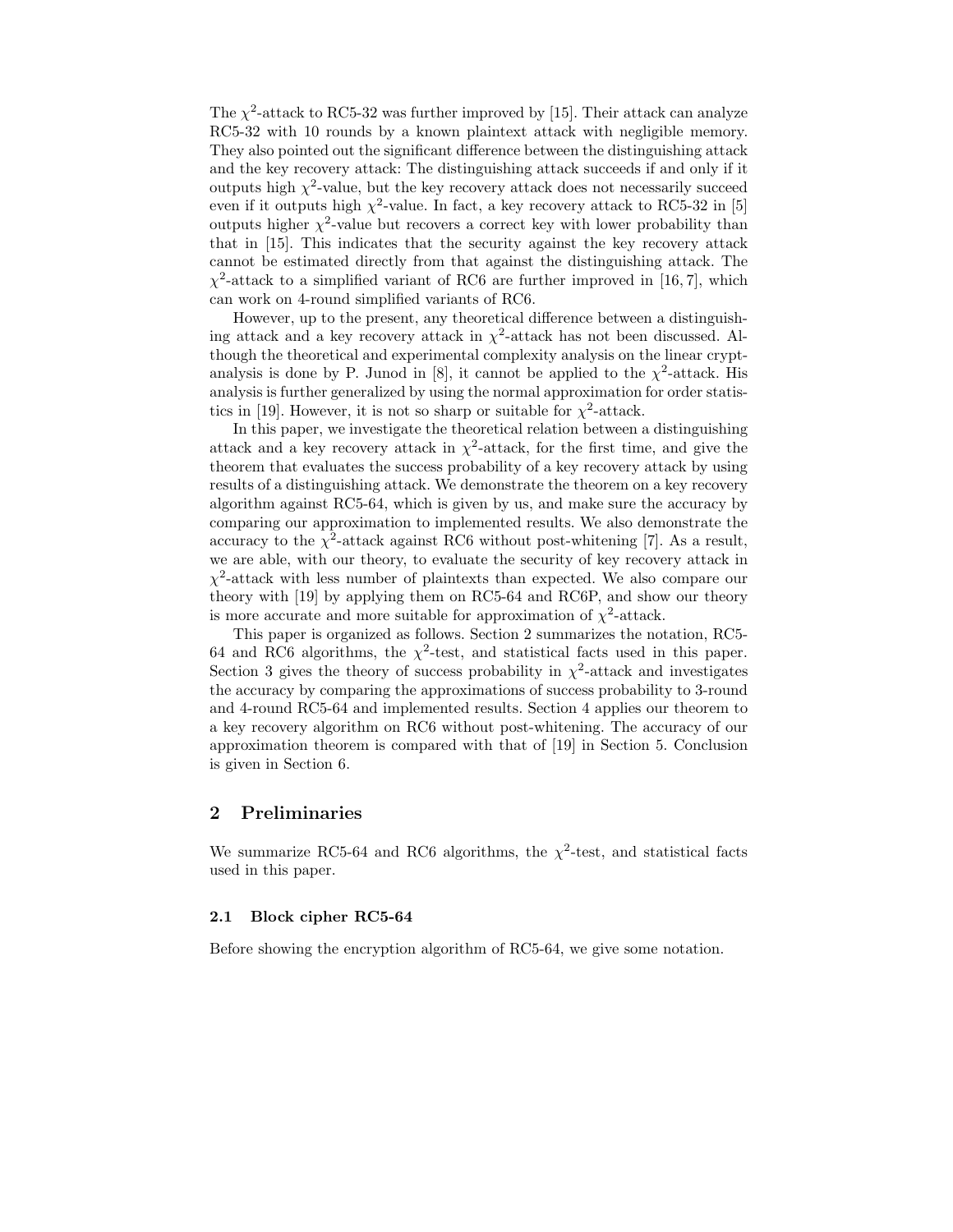- ⊕ : bit-wise exclusive OR;
- r: number of rounds ;
- $a \lll b$ : cyclic rotation of a to the left by b-bit;
- $a \gg b$ : cyclic rotation of a to the right by b-bit;
- $(L_i, R_i)$ : input of the *i*-th round,  $(L_0, R_0)$  and  $(L_{r+1}, R_{r+1})$  are a plaintext and a ciphertext after r-round encryption, respectively;
	- $S_i$ : *i*-th subkey  $(S_{2i}$  and  $S_{2i+1}$  are subkeys of the *i*-th round);

 $\text{lsb}_n(X)$ : least significant *n*-bit of X;

 $X[i]$ : *i*-th bit of X.

The encryption algorithm of RC5-64 is reviewed as follows: a plaintext  $(L_0, R_0)$ is added with  $(S_0, S_1)$  and set to  $(L_1, R_1)$ ; and  $(L_1, R_1)$  is encrypted to  $(L_{r+1},$  $R_{r+1}$ ) by r iterations of a main loop. The detailed algorithm is given:

#### **Algorithm 1 (RC5-64 Encryption Algorithm)**

- 1.  $L_1 = L_0 + S_0$ ;  $R_1 = R_0 + S_1$ ; 2. for  $i = 1$  to r do:  $L_{i+1} = ((L_i \oplus R_i) \lll R_i) + S_{2i}).$ 
	- $R_{i+1} = ((R_i \oplus L_{i+1}) \lll L_{i+1}) + S_{2i+1}).$

Two rotations by  $R_i$  or  $L_{i+1}$  in *i*-th round are called by first rotation or second rotation, respectively.

#### **2.2 Block cipher RC6**

In addition to notation used in RC5-64, we use the following notation.

 $(A_i, B_i, C_i, D_i)$ : input of the *i*-th round;  $(A_0, B_0, C_0, D_0)$ : plaintext;  $msb_n(X)$ : most significant *n*-bit of X;  $f(x) : x \times (2x + 1);$  $F(x) : f(x) \pmod{2^{32}} \ll 5;$  $x||y$ : concatenated value of x and y.

The detailed algorithm of RC6 is given:

### **Algorithm 2 (RC6 Encryption Algorithm)**

1.  $A_1 = A_0$ ;  $B_1 = B_0 + S_0$ ;  $C_1 = C_0$ ;  $D_1 = D_0 + S_1$ ; 2. for  $i = 1$  to r do:  $t = F(B_i)$ ;  $u = F(D_i)$ ;  $A_{i+1} = B_i$ ;  $B_{i+1} = ((C_i \oplus u) \ll l) + S_{2i+1}; C_{i+1} = D_i; D_{i+1} = ((A_i \oplus t) \ll l) + S_{2i};$ 3.  $A_{r+2} = A_{r+1} + S_{2r+2}$ ;  $B_{r+2} = B_{r+1}$ ;  $C_{r+2} = C_{r+1} + S_{2r+3}$ ;  $D_{r+2} = D_{r+1}$ .

Parts 1 and 3 of Algorithm 2 are called pre-whitening and post-whitening, respectively. We call the version of RC6 without post-whitening to, simply, RC6P.

### 2.3  $\chi^2$ **-Test**

We make use of the  $\chi^2$ -tests to distinguish a non-uniformly random distribution from uniformly random distribution [10, 12, 13]. Let  $X = X_0, ..., X_{n-1}$  be sets of  $\{a_0,..., a_{m-1}\},$  and  $N_{a_i}(X)$  be the number of X which takes on the value  $a_j$ .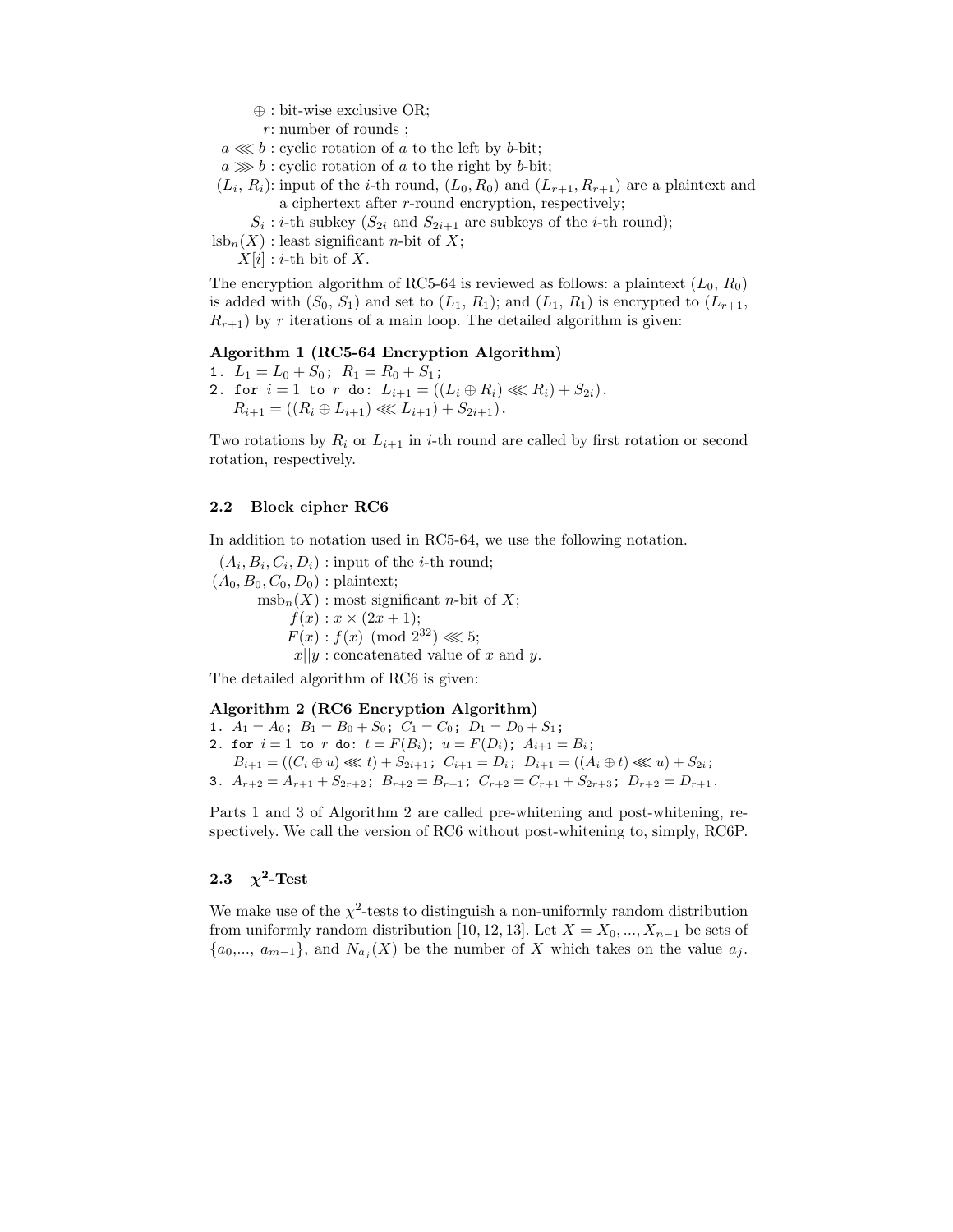The  $\chi^2$ -statistic of X which estimates the difference between X and the uniform distribution is defined as follows:

$$
\chi^{2}(X) = \frac{m}{n} \sum_{i=0}^{m-1} \left( N_{a_{i}}(X) - \frac{n}{m} \right)^{2}.
$$

Table 1 presents each threshold for 63 degrees of freedom. For example, (level,  $\chi^2$  = (0.95, 82.53) in Table 1 means that the value of the  $\chi^2$ -statistic exceeds 82.53 in the probability of 5%, if the observation  $X$  is uniform.

**Table 1.**  $\chi^2$ -distribution with 63 degrees of freedom

|  |  |  | Level 0.50 0.60 0.70 0.80 0.90 0.95 0.99           |
|--|--|--|----------------------------------------------------|
|  |  |  | $\chi^2$ 62.33 65.20 68.37 72.20 77.75 82.53 92.01 |

### **2.4 Statistical facts**

Let us describe statistical facts together with the notation.

**Theorem 1 (Distribution of the Means [3]).** Let  $\mu$  and  $\sigma^2$  be the mean *and the variance of a population, respectively. Then the mean and the variance of the distribution of the mean of a random sample with the size* n *drawn from the population are*  $\mu$  *and*  $\sigma^2/n$ *, respectively.* 

**Theorem 2 (Central Limit Theorem [3]).** *Choose a random sample from a population. If the sample size* n *is large, then the sampling distribution of the mean is closely approximated by the normal distribution, regardless of the population.*

**Theorem 3 (Law of large numbers [3]).** *The larger the sample size, the more probable it is that the sample mean comes arbitrarily close to the population mean.*

The probability density function of the normal distribution with the mean  $\mu$  and the variance  $\sigma^2$  is given by the following equation,

$$
\phi_{(\mu,\sigma^2)}(x)=\frac{1}{\sqrt{2\pi\sigma^2}}exp\left[-\frac{(x-\mu)^2}{2\sigma^2}\right].
$$

We also follow commonly used notation: the probability density and the cumulative distribution functions of the standard normal distribution are denoted by  $\phi(x)$  and  $\Phi(x)$ ; the probability of distribution X in the range  $X \leq I$  is denoted by  $Pr(X \leq I)$ ; and N is used for the normal distributions.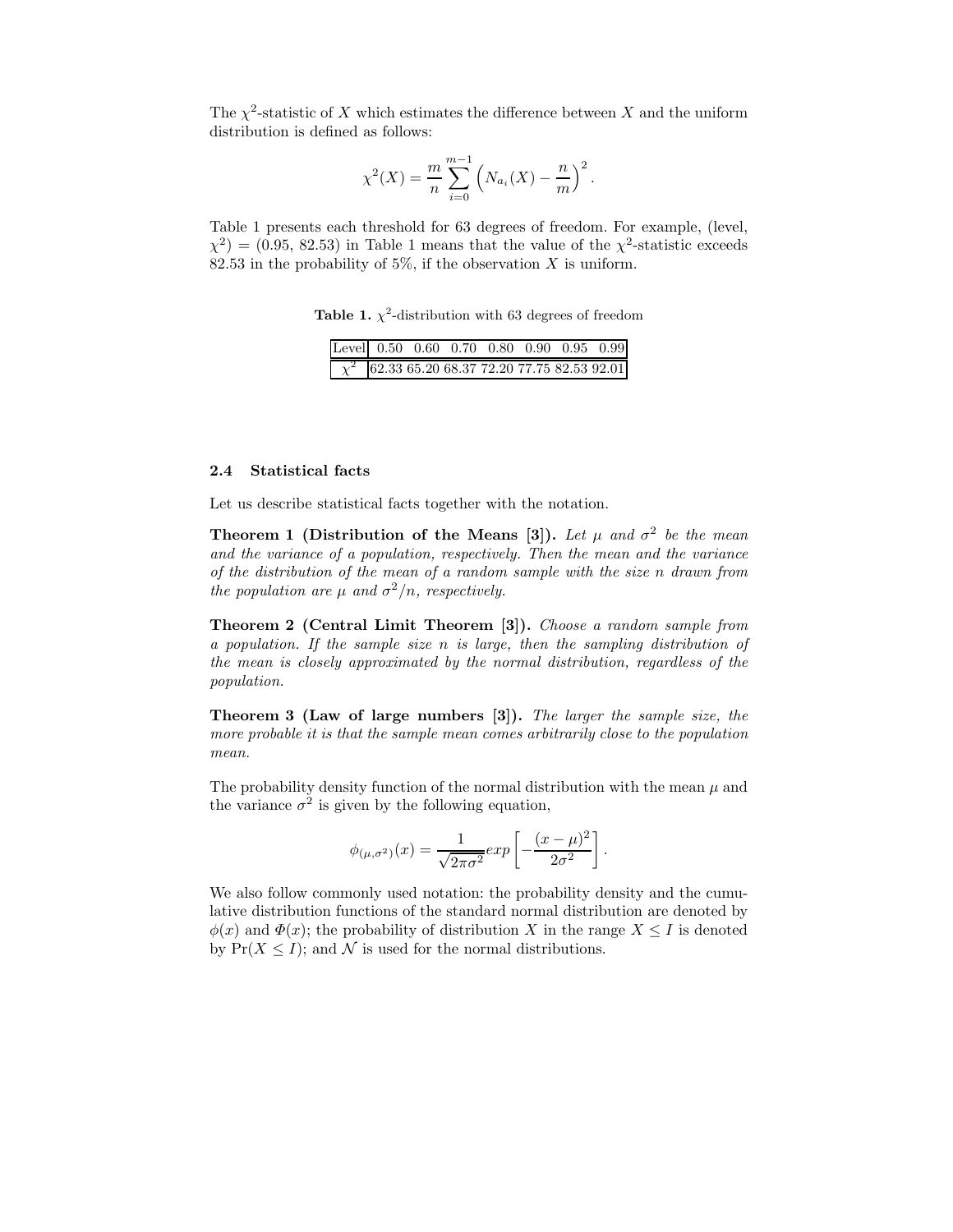# **3 Theoretical analysis on** *χ***<sup>2</sup>-attacks**

This section presents the theorem of success probability in  $\chi^2$ -attack, where we use a key recovery algorithm to RC5-64 based on [15].

### **3.1 Key recovery algorithm of RC5-64**

The following algorithm recovers the least significant five bits of  $S_{2r+1}$ . Let us set  $(x, y) = (lsb<sub>6</sub>(L<sub>r+1</sub>), lsb<sub>6</sub>(R<sub>r+1</sub>)), s = lsb<sub>5</sub>(S<sub>2r+1</sub>)(s = 0, 1, ..., 2<sup>5</sup> - 1), and$  $S_{2r+1}[6] = 0$ , where x corresponds to the rotation amount in the r-th round.

### **Algorithm 3**

- 1. Choose a plaintext  $(L_0, R_0)$  with  $1sb_6(R_0)=0$ , and encrypt it.
- 2. For each s, decrypt a 6-bit y with a key  $S_{2r+1}[6]$ ||s by 1 round to a  $6$ -bit  $z$ .
- 3. For each value s, x, and z, update each array by incrementing count  $[s][x][z]$ .
- 4. For each s and x, compute  $\chi^2[s][x]$ .
- 5. Compute the average  $ave[s]$  of  $\{ \chi^2[s][x] \}_x$  for each s and output s with the highest  $ave[s]$  as  $1sb_5(S_{r+1})$ .

Figure 1 shows the outline of Algorithm 3. Algorithm 3 averages the  $\chi^2$ -values



**Fig. 1.** Algorithm 3

 $\chi^2[s][x]$  by second rotation amount x in the r-th round, in which there are  $2^6$ rotations.

### **3.2** Statistical analysis of  $\chi^2$ -attacks

We show the theorem on the success probability of Algorithm 3 by investigating the distribution of  $\chi^2$ -values for a correct key and wrong keys.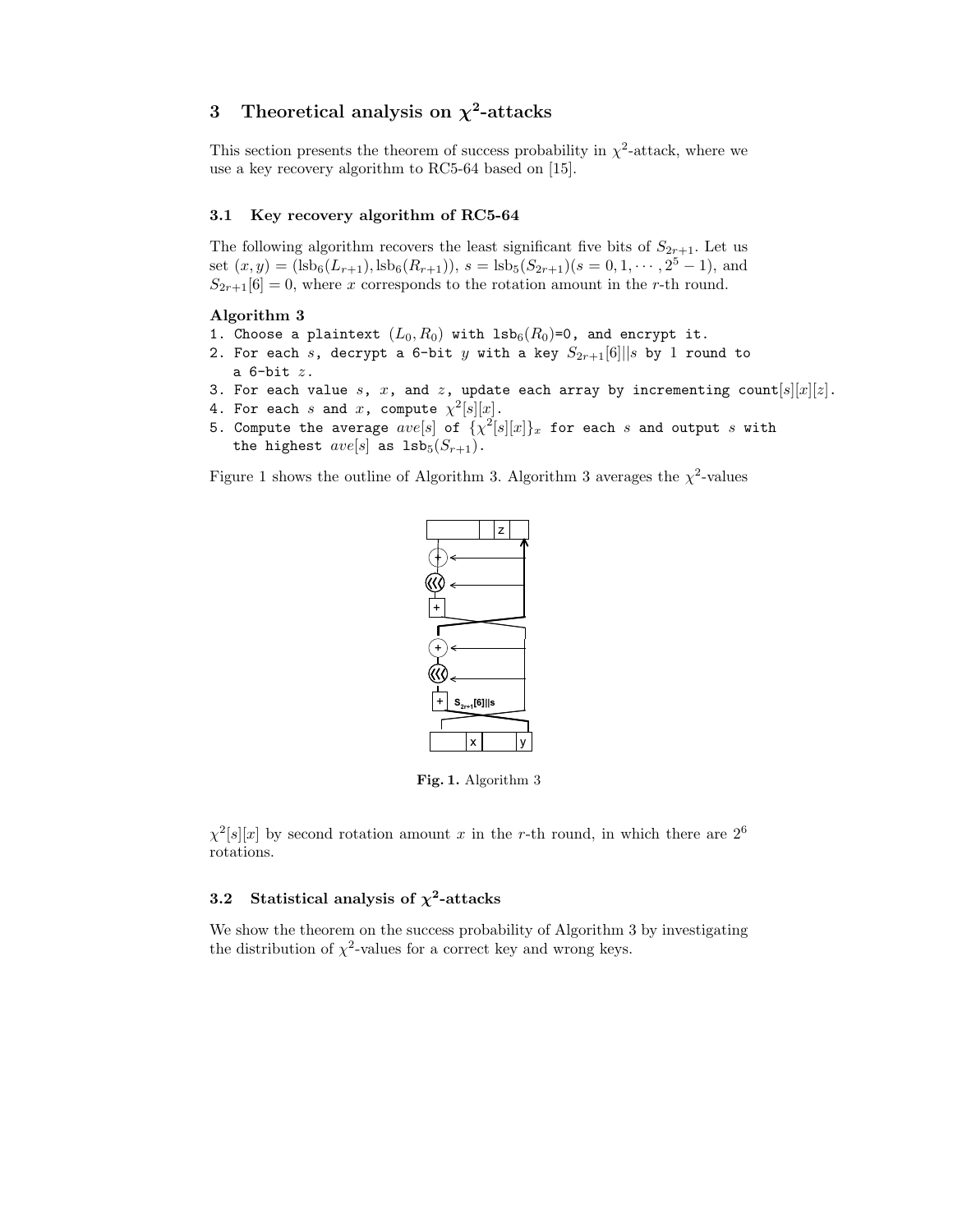**Notation** Let us use the following notation.

- **–** e : recovered-key bit size (There are one correct key and 2<sup>e</sup> −1 wrong keys.);
- $P_S$ : success probability of a key recovery attack;
- $\bar{X}_{d[r,n]}$ : distributions of  $\chi^2$ -values on lsb<sub>6</sub>( $R_{r+1}$ ) of RC5-64 with lsb<sub>6</sub>( $R_0$ ) = 0 by using  $2^n$  plaintexts;
- $\mu_{d[r,n]}$  ( $\sigma^2_{d[r,n]}$ ): mean (variance) of distribution of  $\chi^2$ -values on  $\text{lsb}_6(R_{r+1})$ of RC5-64 with  $\text{lsb}_6(R_0) = 0$  by using  $2^n$  plaintexts;
- $X_{c[r,n]} (X_{w[r,n]})$ : distributions of  $\chi^2$ -values of a key recovery attack to rround RC5-64 by using a correct key (a wrong key);
- $\mu_{c[r,n]}$  ( $\sigma^2_{c[r,n]}$ ) : mean (variance) of distribution of mean of  $\chi^2$ -values of a key recovery attack in r-round RC5-64 with a correct key by using  $2^n$  plaintexts;
- $f_{c[r,n]}(x)$ : probability density function of distribution of  $\chi^2$ -values with a correct key in r-round RC5-64;
- $\mu_w \, (\sigma_w^2)$  : mean (variance) of distribution of  $\chi^2$ -values in a key recovery attack  $r\text{-round RC5-64}$  with a wrong key;
- $-f_{w[r,n]}(x)$ : probability density function of distribution of  $\chi^2$ -values with a wrong key in r-round RC5-64.

**Distributions of**  $\chi^2$ **-values** In this section, we put forward three hypotheses on distribution of  $\chi^2$ -values.

**Hypothesis 1** *If the number of plaintexts to compute the*  $\chi^2$ -values is enough *large, then the sample of*  $\chi^2$ -values on each key candidate approximately follows *a normal distribution.*

**Hypothesis 2 (Wrong-Key Randomization Hypothesis 1)** *Each distribution of*  $\chi^2$ -values of key-recovery attack on *i*-th wrong key  $X_{w(1)[r,n]}$ ,  $X_{w(2)[r,n]}$ ,  $\cdots$ ,  $X_{w(2^e-1)[r,n]}$  *is independent and approximately equal to each other.* 

**Hypothesis 3 (Wrong-Key Randomization Hypothesis 2)** *Distribution of*  $\chi^2$ -values of key-recovery attack on a wrong key  $X_{w[r,n]}$  *is approximately equal to that of*  $X_{d[r,n']}$ *, where* n' *is the real number of plaintexts that is used for computing*  $\chi^2$ *-value of*  $X_{w[r,n]}$ *.* 

Hypotheses 1 and 2 are simple and natural, which are often used in a statistical analysis of the security, including the differential and linear attack as in [8, 19]. On the other hand, Hypothesis 3 means that the distribution of  $\chi^2$ -values recovered by using a wrong key is approximately equal to that before recovering. This is considered as a variant of Hypothesis 2, which means that a wrong key randomizes data. We note here that Hypothesis 3 is the ideal case for an attacker, and, thus, the results can be seen as an upper bound for the actual success probability. It also reflects experimental results in [7].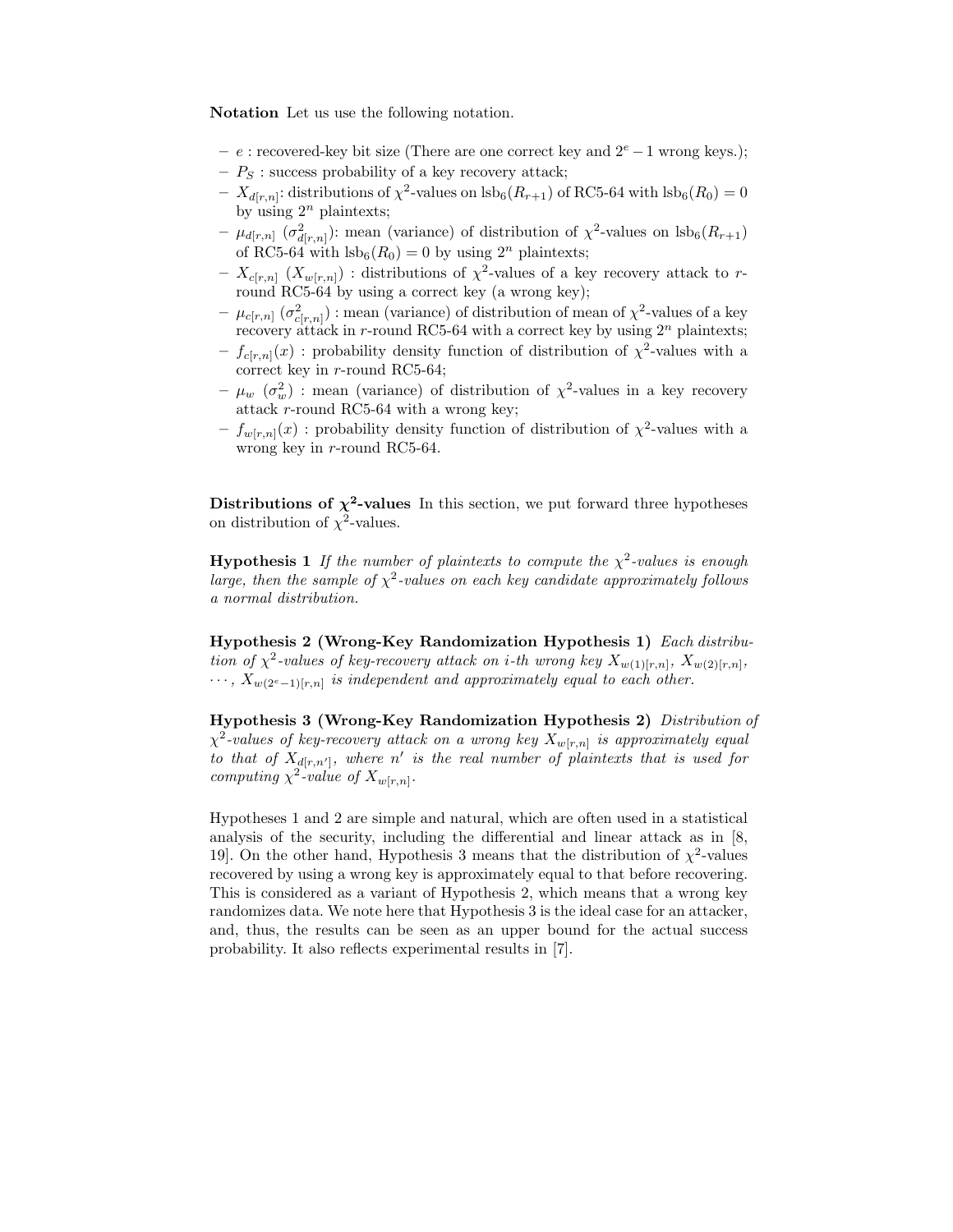**Success probability of**  $\chi^2$ **-attacks** We show the theorem on the success probability of Algorithm 3 by investigating the distribution of  $\chi^2$ -values for a correct key and wrong keys. We may note that  $\chi^2$ -attacks compute the  $\chi^2$ -value on a part for every key candidate and output a key with the highest  $\chi^2$ -value as a correct key.

**Lemma 1.** *Let*  $n \geq 6$  *and*  $r \geq 4$ *. The distribution of*  $\chi^2$ -values on a correct key *in Algorithm 3,*  $X_{c[r,n]}$ *, follows a normal distribution of*  $\mathcal{N}(\mu_{d[r-1,n-6]}, \sigma^2_{d[r-1,n-6]}/2^6)$ *. Therefore, the probability density function of distribution of*  $\chi^2$ -values on a cor*rect key in Algorithm 3,*  $f_{c[r,n]}(x)$ *, is given by* 

$$
f_{c[r,n]}(x) = \phi_{(\mu_{d[r-1,n-6]},\sigma^2_{d[r-1,n-6]}/2^6)}(x).
$$

*Proof.* The distribution  $X_{c[r,n]}$  follows a normal distribution from Hypothesis 1. When a correct key is used in Algorithms 3, six-bit data  $\text{lsb}_6(R_{r+1})$  is decrypted correctly by 1 round.  $\chi^2$ -values are computed for every second rotation in r-th round, where each rotation amount is uniformly distributed on  $2<sup>n</sup>$  plaintexts. As a result, the  $\chi^2$ -values in Algorithm 3 is computed by using roughly  $2^{n-6}$ plaintexts. Putting together the facts and Theorem 1, the distribution  $X_{c[r,n]}$ follows a normal distribution  $\mathcal{N}(\mu_{d[r-1,n-6}, \sigma_{d[r-1,n-6]}^2/2^6)$ . Thus, we get

$$
f_{c[r,n]}(x)=\phi_{(\mu_{d[r-1,n-6]},\sigma^2_{d[r-1,n-6]}/2^6)}(x).
$$

**Lemma 2.** *Let*  $n \geq 6$  *and*  $r \geq 4$ *. The distribution of*  $\chi^2$ -values on a wrong key in *Algorithm 3,*  $X_{w[r,n]}$ *, follows a normal distribution of*  $\mathcal{N}(\mu_{d[r,n-6]}, \sigma^2_{d[r,n-6]}/2^6)$ *. Therefore, the probability density function of distribution of*  $\chi^2$ -values on a wrong *key in Algorithm 3,*  $f_{w[r,n]}(x)$ *, is given by* 

$$
f_{w[r,n]}(x) = \phi_{(\mu_{d[r,n-6}, \sigma^2_{d[r,n-6]}/2^6)}(x).
$$

*Proof.* The distribution  $X_{w[r,n]}$  follows a normal distribution  $\mathcal{N}(\mu_{d[r,n']}, \sigma^2_{d[r,n]})$ from Hypotheses 1 and 3. Here,  $n'$  is the real number of plaintexts that is used for computing  $\chi^2$ -value of  $X_{w[r,n]}$ . In the same discussion as Lemma 1,  $\chi^2$ -values are computed for every second rotation amount in r-th round, which is uniformly distributed on  $2^n$  plaintexts. As a result, the  $\chi^2$ -values in Algorithm 3 is computed by using roughly  $2^{n-6}$  plaintexts. Putting together the facts and Theorem 1, the distribution  $X_{w[r,n]}$  follows a normal distribution  $\mathcal{N}(\mu_{d[r,n-6]}, \sigma^2_{d[r,n-6]}/2^6)$ . Thus, we get

$$
f_{w[r,n]}(x) = \phi_{(\mu_{d[r,n-6]},\sigma^2_{d[r,n-6]}/2^6)}(x).
$$

Using the above preparations, the success probability of the key recovery attack on  $\chi^2$ -attack is evaluated as follows.

**Theorem 4.** *The success probability*  $P_S$  *of*  $e$ *-bit key recovery algorithm to*  $r$ *round RC5-64 with*  $2^n$  *plaintexts can be evaluated by using*  $f_{c[r,n]}(x)$  *and*  $f_{w[r,n]}(x)$ *as follows,*

$$
P_S = \int_{-\infty}^{\infty} f_{c[r,n]}(x) * \left( \int_{-\infty}^{x} f_{w[r,n]}(u) du \right)^{2^e - 1} dx.
$$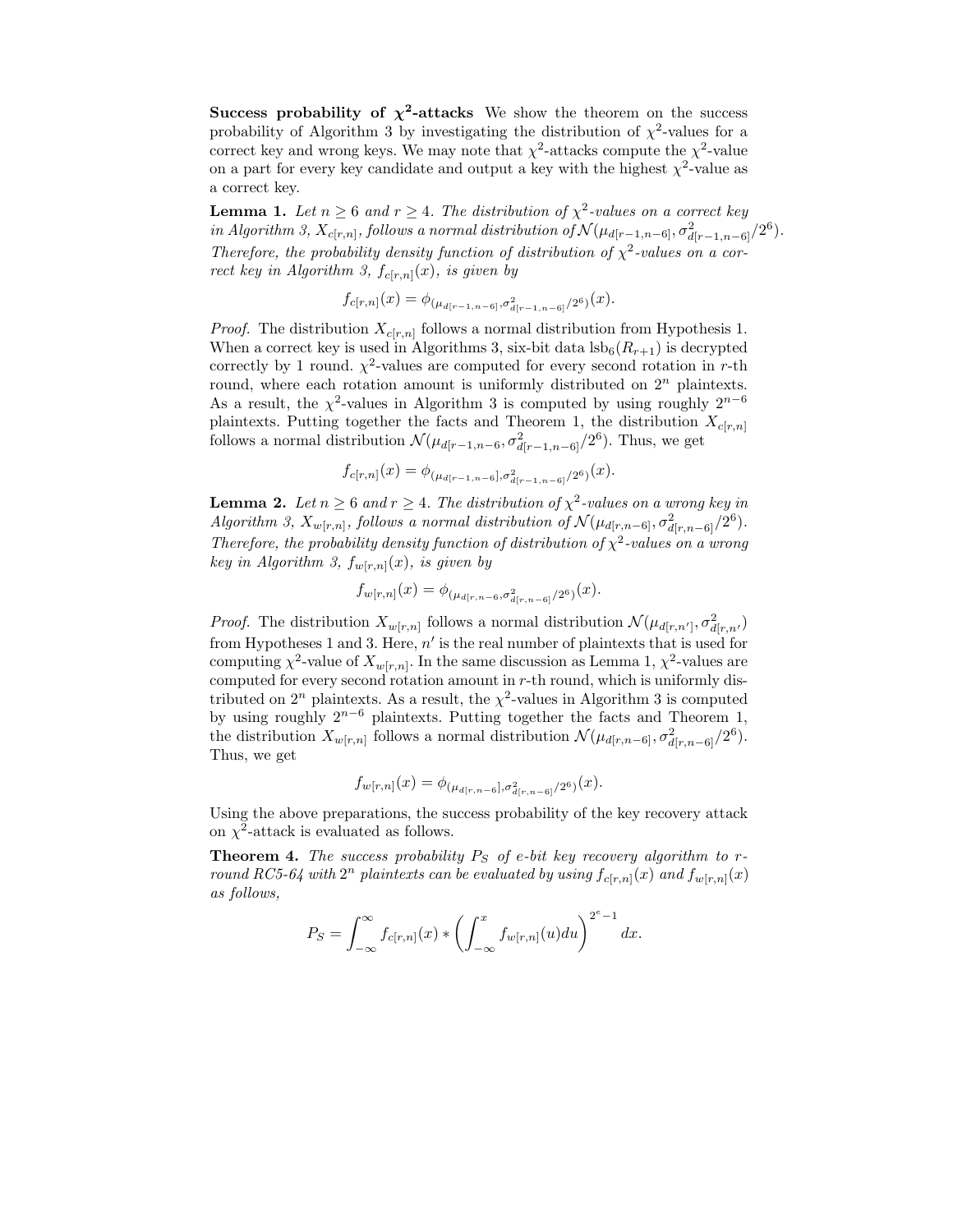*Proof.* The e-bit key can be recovered correctly if and only if the  $\chi^2$ -value of a correct key is higher than that of all  $2^e - 1$  wrong keys. This means that the key recovery algorithm to r-round RC5-64 with  $2<sup>n</sup>$  plaintexts succeeds if and only if

$$
X_{c[r,n]} > X_{w[r,n]} \quad (\forall w).
$$

From Hypothesis 2, any distribution on wrong keys is independent and approximately equal to each other, which is denoted by  $X_{w[r,n]}$ . Thus, the success probability  $P_S$  can be evaluated by

$$
P_S = \Pr(X_{c[r,n]} > X_{w[r,n]})^{2^e - 1}
$$
  
= 
$$
\int_{-\infty}^{\infty} f_c(x) * \left( \int_{-\infty}^x f_w(u) du \right)^{2^e - 1} dx.
$$

**Theorem 5.** The success probability  $P_S$  of e-bit key recovery algorithm to r*round RC5-64 with*  $2^n$  *plaintexts can be evaluated by using the distributions of* χ<sup>2</sup>*-values in the distinguishing algorithm as follows,*

$$
P_S = \int_{-\infty}^{\infty} \phi_{(\mu_{d[r-1,n-6]},\sigma^2_{d[r-1,n-6]}/2^6)}(x) * \left(\int_{-\infty}^x \phi_{(\mu_{d[r,n-6]},\sigma^2_{d[r,n-6]}/2^6)}(u) du\right)^{2^e-1} dx.
$$

*Proof.* Theorem 5 follows immediately from Lemmas 1 and 2 and Theorem 4.

Theorem 5 indicates the following two factors for high success probability.

- **(Factor 1)** Maximize the average of  $\chi^2$ -values computed by a correct key;
- **(Factor 2)** Minimize the variances (the error) of each distribution of  $\chi^2$ values computed by each key.

#### **3.3 Accuracy of the Approximations of the security on RC5-64**

We estimate the success probability of Algorithm 3 by using Theorem 5. In the beginning, we conduct the following distinguishing test on 2 - 4 rounds and get the distribution of  $\chi^2$ -values on lsb<sub>6</sub>( $R_{h+1}$ ),  $X_{d[r,n]}$ . Our experiments use 100 kinds of plaintexts and 100 keys and, thus, conduct 10000 trials in total.

### **Distinguishing Test:** The  $\chi^2$ -test on  $\text{lsb}_6(R_{h+1})$  with  $\text{lsb}_6(R_0) = 0$ .

The experimental results are shown in Table 2.

The success probability of Algorithm 3 to RC5-64, based on Theorem 5, is computed on Table 3. To evaluate the estimation, we also implement Algorithm 3 on 2-round and 3-round RC5-64. Our implementations generate all plaintexts by using M-sequence: Algorithm 3 uses 122-bit random numbers generated by Msequence, whose primitive polynomial of M-sequence is  $x^{122} + x^{108} + x^8 + x + 1$ . The platform is IBM RS/6000 SP (PPC 604e/332MHz  $\times$  256) with memory of 32 GB. Table 3 shows the implemented results among 100 keys for RC5-64 with 3 - 4 rounds. Comparing the estimation with the implemented results, we see that our theory can evaluate the success probability of key recovery algorithm of  $\chi^2$ -attack. Furthermore, the necessary number of plaintexts for this evaluation is reduced by  $2<sup>6</sup>$  from that of Table 3. In summary, our theory can evaluate the success probability in  $\chi^2$ -attack by using less number of plaintexts.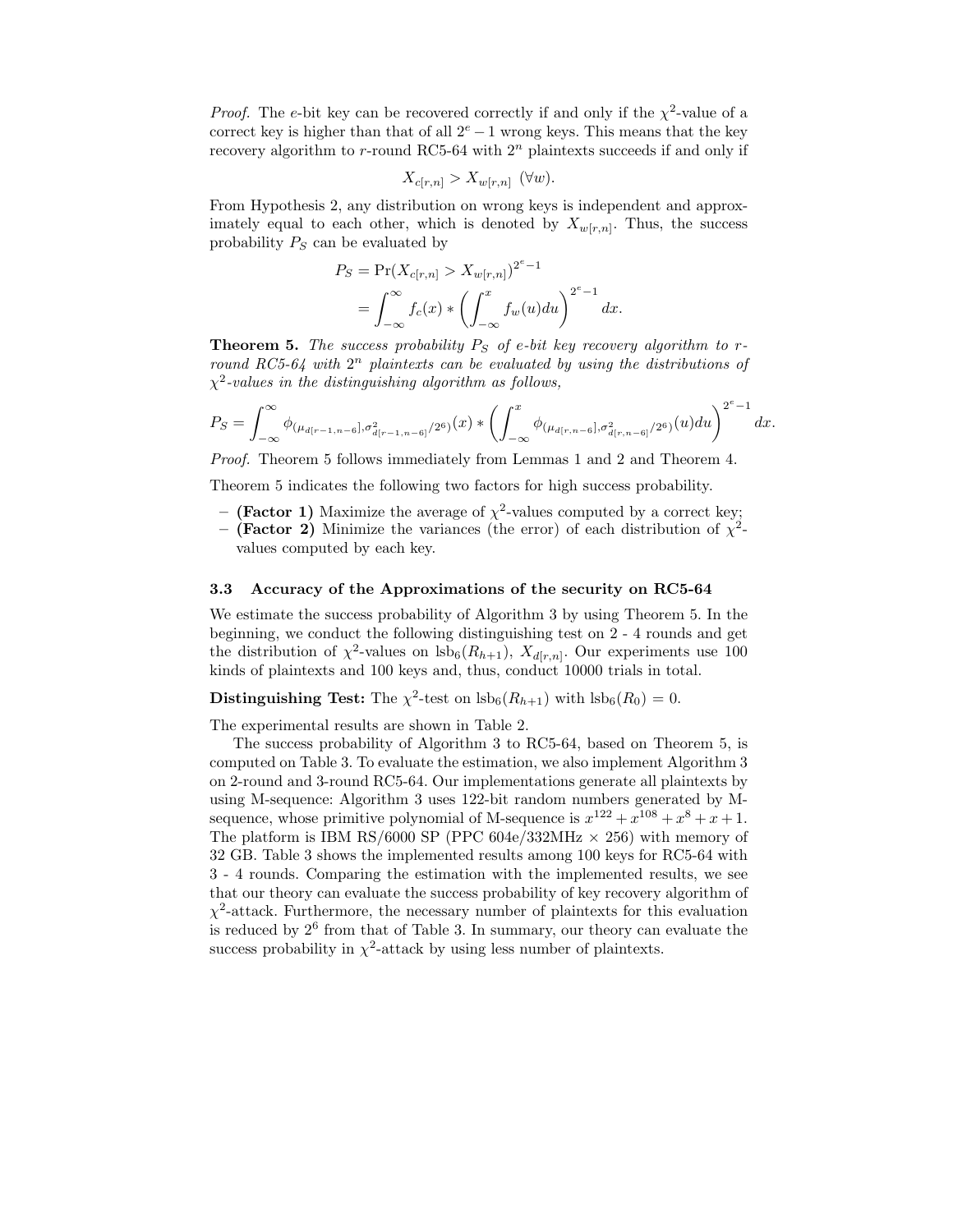|                  | (variance $\sigma_{d[r,n]}$<br>mean $\mu_{d[r,n]}$ |                               |                               |  |  |  |  |  |
|------------------|----------------------------------------------------|-------------------------------|-------------------------------|--|--|--|--|--|
| $\#\text{texts}$ | 2 rounds                                           | 3 rounds                      | 4 rounds                      |  |  |  |  |  |
| $2^{12}$         |                                                    | 63.41 (125.83) 63.02 (126.76) |                               |  |  |  |  |  |
| $2^{13}$         |                                                    | 63.40 (130.56) 62.91 (125.31) |                               |  |  |  |  |  |
| $2^{14}$         |                                                    | 64.03 (132.04) 62.96 (125.09) |                               |  |  |  |  |  |
| $2^{15}$         |                                                    | 64.80 (139.10) 62.91 (123.37) |                               |  |  |  |  |  |
| $2^{16}$         |                                                    | 66.63 (149.53) 62.97 (125.71) |                               |  |  |  |  |  |
| $2^{17}$         |                                                    | 70.02 (178.01) 62.83 (124.80) |                               |  |  |  |  |  |
| $2^{20}$         |                                                    |                               | 63.09 (124.31) 62.84 (123.69) |  |  |  |  |  |
| $2^{21}$         |                                                    |                               | 63.41 (126.33) 62.99 (123.79) |  |  |  |  |  |
| $2^{22}$         |                                                    |                               | 63.68 (125.68) 63.01 (122.39) |  |  |  |  |  |
| $2^{23}$         |                                                    |                               | 64.39 (130.16) 63.18 (124.95) |  |  |  |  |  |
| $2^{24}$         |                                                    |                               | 66.11 (135.60) 63.06 (122.94) |  |  |  |  |  |
| $2^{25}$         |                                                    |                               | 69.22 (152.86) 63.05 (124.57) |  |  |  |  |  |
| $2^{26}$         |                                                    |                               | 75.43 (174.06) 63.23 (124.58) |  |  |  |  |  |

**Table 2.** mean and variance for  $X_{d[r,n]}$  ( $r = 2, 3, 4, 10000$  trials)

### **4 Theoretical analysis on** *χ***<sup>2</sup>-attacks to RC6 without post-whitening**

We apply Theorem 5 to a key recovery algorithm on RC6P [7] and investigate the accuracy of approximations by comparing it with implemented results.

### **4.1 Key recovery algorithm of RC6P**

Intuitively, a key recovery algorithm [7] fixes some bits out of  $\text{lsb}_n(B_0)||\text{lsb}_n(D_0)$ , check the  $\chi^2$ -value of  $\text{lsb}_3(A_r)$ || $\text{lsb}_3(C_r)$ , and recover  $\text{lsb}_2(S_{2r})$ || $\text{lsb}_2(S_{2r+1})$  of rround RC6P. Here we use the following notation:  $(y_b, y_d) = (\text{lsb}_3(B_{r+1}), \text{lsb}_3(D_{r+1})),$  $(x_c, x_a) = (\text{lsb}_5(F(A_{r+1})), \text{lsb}_5(F(C_{r+1}))), (s_a, s_c) = (\text{lsb}_2(S_{2r}), \text{lsb}_2(S_{2r+1})),$  $s = s_a || s_c$ , and  $(S_{2r}[3], S_{2r+1}[3]) = (0, 0)$ , where  $x_a$  (resp.  $x_c$ ) is the rotation amounts on  $A_r$  (resp.  $C_r$ ) in the r-th round.

#### **Algorithm 4 ([7])**

- 1. Choose a plaintext  $(A_0, B_0, C_0, D_0)$  with  $({\rm Isb}_5(B_0), {\rm Isb}_5(D_0)) = (0, 0)$ and encrypt it.
- 2. For each  $(s_a, s_c)$ , decrypt  $y_d||y_b$  with a key  $(S_{2r}[3]||s_a, S_{2r+1}[3]||s_c)$  by 1 round
- to  $z_a||z_c$ , which are denoted by a 6-bit integer  $z = z_a||z_c$ .
- 3. For each s,  $x_a$ ,  $x_c$ , and z, update each array by incrementing count $[s][x_a][x_c][z]$ .
- 4. For each s,  $x_a$ , and  $x_c$ , compute  $\chi^2[s][x_a][x_c]$ .
- 5. Compute the average  $ave[s]$  of  $\{\chi^2[s][x_a][x_c]\}_{x_a,x_c}$  for each s and output s with the highest  $ave[s]$  as  $1sb_2(S_{2r})||1sb_2(S_{2r+1})$ .

Figure 2 shows the outline of Algorithm 4.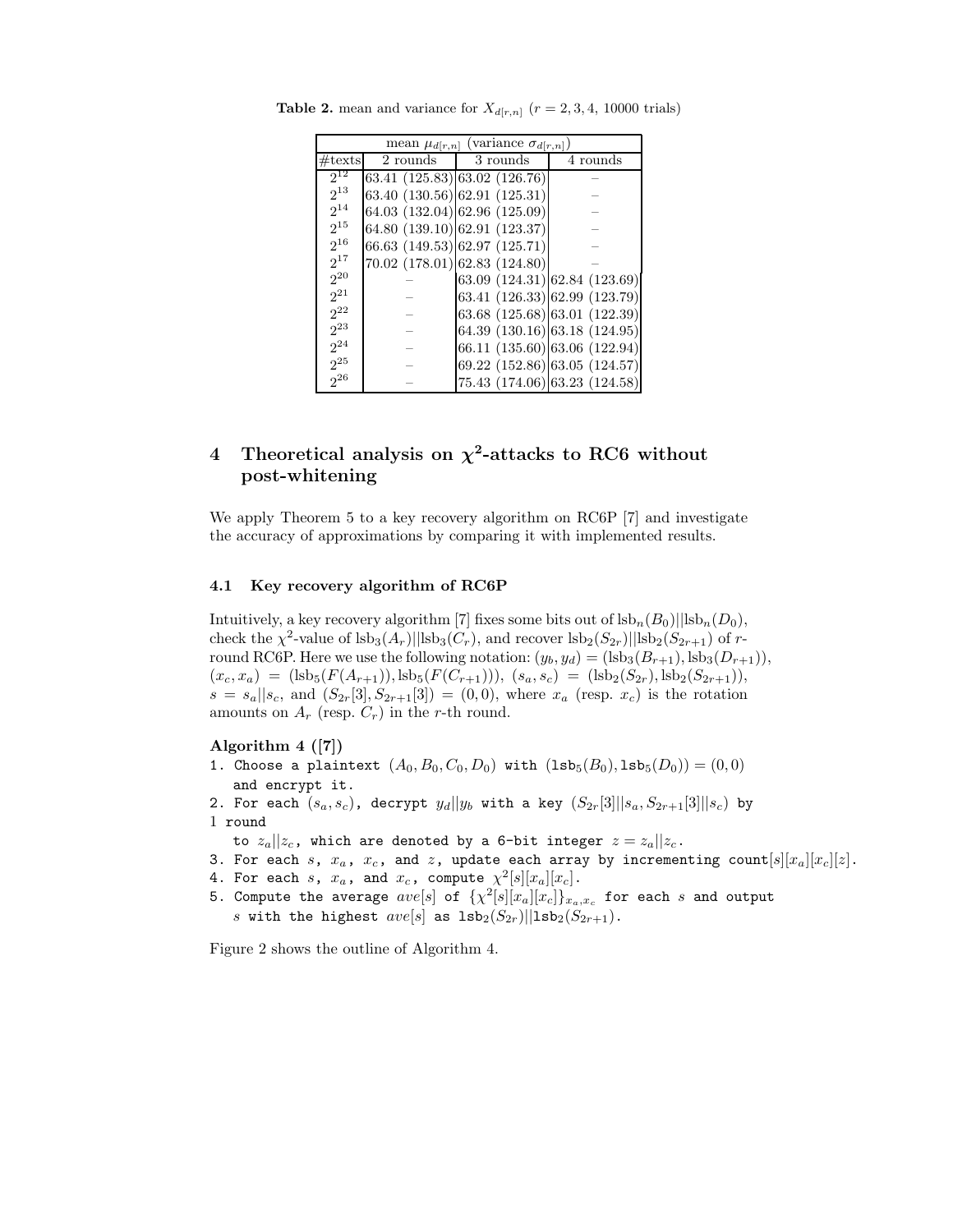| 3 rounds             |  |                                                           |       |                      |  |  |  |
|----------------------|--|-----------------------------------------------------------|-------|----------------------|--|--|--|
|                      |  | theoretical results: mean (variance) limplemented results |       |                      |  |  |  |
|                      |  | $\#$ texts correct key wrong key                          | $P_S$ | $\rm SUC$            |  |  |  |
| $2^{20}$             |  | $64.03$ $(2.06)$ $62.96$ $(1.95)$ $0.128$                 |       | 0.15                 |  |  |  |
| $2^{21}$             |  | 64.80 $(2.17)$ 62.91 $(1.93)$ 0.277                       |       | 0.36                 |  |  |  |
| $2^{22}$             |  | 66.63 (2.34) 62.97 (1.96) 0.683                           |       | 0.62                 |  |  |  |
| $2^{23}$             |  | $70.02$ $(2.78)$ 62.83 $(1.95)$ 0.991                     |       | 0.92                 |  |  |  |
| 4 rounds             |  |                                                           |       |                      |  |  |  |
|                      |  |                                                           |       |                      |  |  |  |
|                      |  | theoretical results: mean (variance)                      |       | limplemented results |  |  |  |
|                      |  | $\#text{texts}$ correct key wrong key                     | $P_S$ | <b>SUC</b>           |  |  |  |
| $2^{28}$             |  | $64.68$ $(1.96)$ $63.01$ $(1.91)$ $0.080$                 |       | 0.09                 |  |  |  |
| $2^{30}$             |  | 66.11 $(2.12)$ 63.06 $(1.92)$ 0.552                       |       | 0.53                 |  |  |  |
| $2^{31}$<br>$2^{32}$ |  | $(69.22 \ (2.39) \   \ 63.05 \ (1.95) \   \ 0.973]$       |       | 0.89                 |  |  |  |

**Table 3.** Comparison of theoretical and implemented results in Algorithm 3

SUC: the probability of recovered keys in 100 keys



**Fig. 2.** Algorithm 4

### **4.2 Success probability of Algorithm 4**

By applying Lemmas 1 and 2 and Theorem 4 to Algorithm 4, we get the theorem of success probability on RC6P. Before showing the theorem, we give some notation, which has the same meaning as that in Section 3.2.

- **–** e : recovered-key bit size (There are one correct key and 2<sup>e</sup> −1 wrong keys.);
- $P_S$ : success probability of a key recovery attack;
- $-\overline{X}_{d[r,n]}$ : distributions of  $\chi^2$ -values on lsb<sub>3</sub> $(A_{r+1})$ ||lsb<sub>3</sub> $(C_{r+1})$  of RC6P with  $\text{lsb}_5(B_0)||\text{lsb}_5(D_0) = 0$  by using  $2^n$  plaintexts;
- $-\mu_{d[r,n]}(\sigma^2_{d[r,n]})$ : mean (variance) of distribution of  $\chi^2$ -values on lsb<sub>3</sub> $(A_{r+1})$ ||lsb<sub>3</sub> $(C_{r+1})$ of RC6 with  $\vert$ sb<sub>5</sub>( $B_0$ )||lsb<sub>5</sub>( $D_0$ ) = 0 by using  $2^n$  plaintexts;
- $X_{c[r,n]} (X_{w[r,n]})$ : distributions of  $\chi^2$ -values of a key recovery attack to rround RC6P by using a correct key (a wrong key);
- $\mu_{c[r,n]}$  ( $\sigma^2_{c[r,n]}$ ) : mean (variance) of distribution of mean of  $\chi^2$ -values of a key recovery attack to r-round RC6P with a correct key by using  $2^n$  plaintexts;
- $f_{c[r,n]}(\mathbf{x})$ : probability density function of distribution of  $\chi^2$ -values with a correct key in r-round RC6P;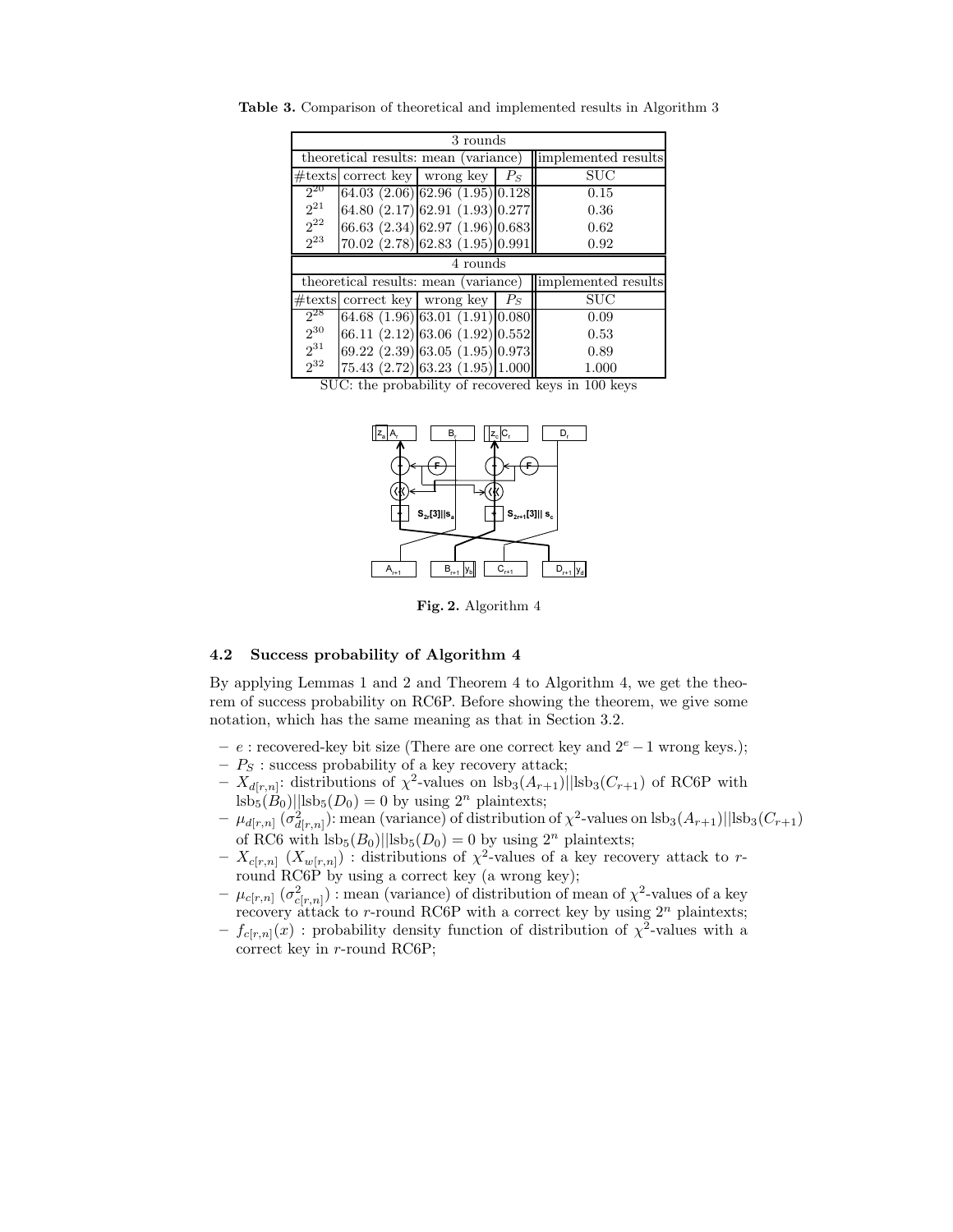- $\mu_w \, (\sigma_w^2)$  : mean (variance) of distribution of  $\chi^2$ -values in a key recovery attack to r-round RC6P with a wrong key;
- $-f_{w[r,n]}(x)$ : probability density function of distribution of  $\chi^2$ -values with a wrong key in r-round RC6P.

By assuming three hypotheses on wrong-key distribution in Section 3.2, we get the following lemmas and a theorem in the same way as those of RC5-64. The detailed proof will be given in the final version.

**Lemma 3.** *Let*  $n \geq 10$  *and*  $r \geq 4$ *. The distribution of*  $\chi^2$ -values on a correct key *in Algorithm 4,*  $X_{c[r,n]}$ *, follows a normal distribution of*  $\mathcal{N}(\mu_{d[r-1,n-10]}, \sigma^2_{d[r-1,n-10]}/2^{10})$ *. Therefore, the probability density function of distribution of*  $\chi^2$ -values with a cor*rect key in Algorithm 4,*  $f_{c[r,n]}(x)$ *, is given by* 

$$
f_{c[r,n]}(x) = \phi_{(\mu_{d[r-1,n-10]},\sigma^2_{d[r-1,n-10]}/2^{10})}(x).
$$

**Lemma 4.** *Let*  $n \geq 10$  *and*  $r \geq 4$ *. The distribution of*  $\chi^2$ -values on a wrong key *in Algorithm 4,* <sup>X</sup>w[r,n]*, follows a normal distribution of* <sup>N</sup> (µd[r+1,n−10], σ<sup>2</sup> <sup>d</sup>[r+1,n−10]/210)*. Therefore, the probability density function of distribution of*  $\chi^2$ -values with a cor*rect key in Algorithm 4,*  $f_{w[r,n]}(x)$ *, is given by* 

$$
f_{w[r,n]}(x) = \phi_{(\mu_{d[r+1,n-10]},\sigma^2_{d[r+1,n-10]}/2^{10})}(x).
$$

Lemma 4 is derived from Hypothesis 3. In the case of Algorithm 4,  $X_{d[r,n']}$  defined in Algorithm 3 of Hypothesis 3 corresponds to the distributions of  $\chi^2$ -values on  $\vert s b_3(B_{r+1}) \vert \vert s b_3(D_{r+1}) \vert$ , which are equal to that on  $\vert s b_3(A_{r+2}) \vert \vert s b_3(C_{r+2})$  and thus it corresponds to  $X_{d[r+1,n']}$  defined in Algorithm 4.

**Theorem 6.** *The success probability*  $P_S$  *of e-bit key recovery algorithm to rround RC6P with*  $2^n$  *plaintexts can be evaluated by using the distributions of* χ<sup>2</sup>*-values in the distinguishing algorithm as follows,*

$$
P_S = \int_{-\infty}^{\infty} \phi_{(\mu_{d[r-1,n-10]},\sigma^2_{d[r-1,n-10]}/2^{10})}(x) * \left(\int_{-\infty}^x \phi_{(\mu_{d[r+1,n-10]},\sigma^2_{d[r+1,n-10]}/2^{10})}(u) du\right)^{2^e-1} dx.
$$

#### **4.3 Accuracy of the Approximations of the security on RC6P**

We estimate the success probability of Algorithm 4 by using Theorem 6. In the beginning, we conduct the following distinguishing test on 3 and 5 rounds and get the distribution of  $\chi^2$ -values on  $\text{lsb}_3(A_{r+1})$ || $\text{lsb}_3(C_{r+1}), X_{d[r,n]}$ . Our experiments use 100 kinds of plaintexts and 100 keys and thus conduct 10000 trials in total.

#### **Distinguishing Test:**

The  $\chi^2$ -test on  $\text{lsb}_3(A_{r+1})$ || $\text{lsb}_3(C_{r+1})$  with  $\text{lsb}_3(B_0)$ || $\text{lsb}_3(D_0) = 0$ .

The experimental results are shown in Table 4.

The success probability of Algorithm 4 to RC6P, based on Theorem 6, is computed on Table 5. To evaluate the estimation, we implement Algorithm 4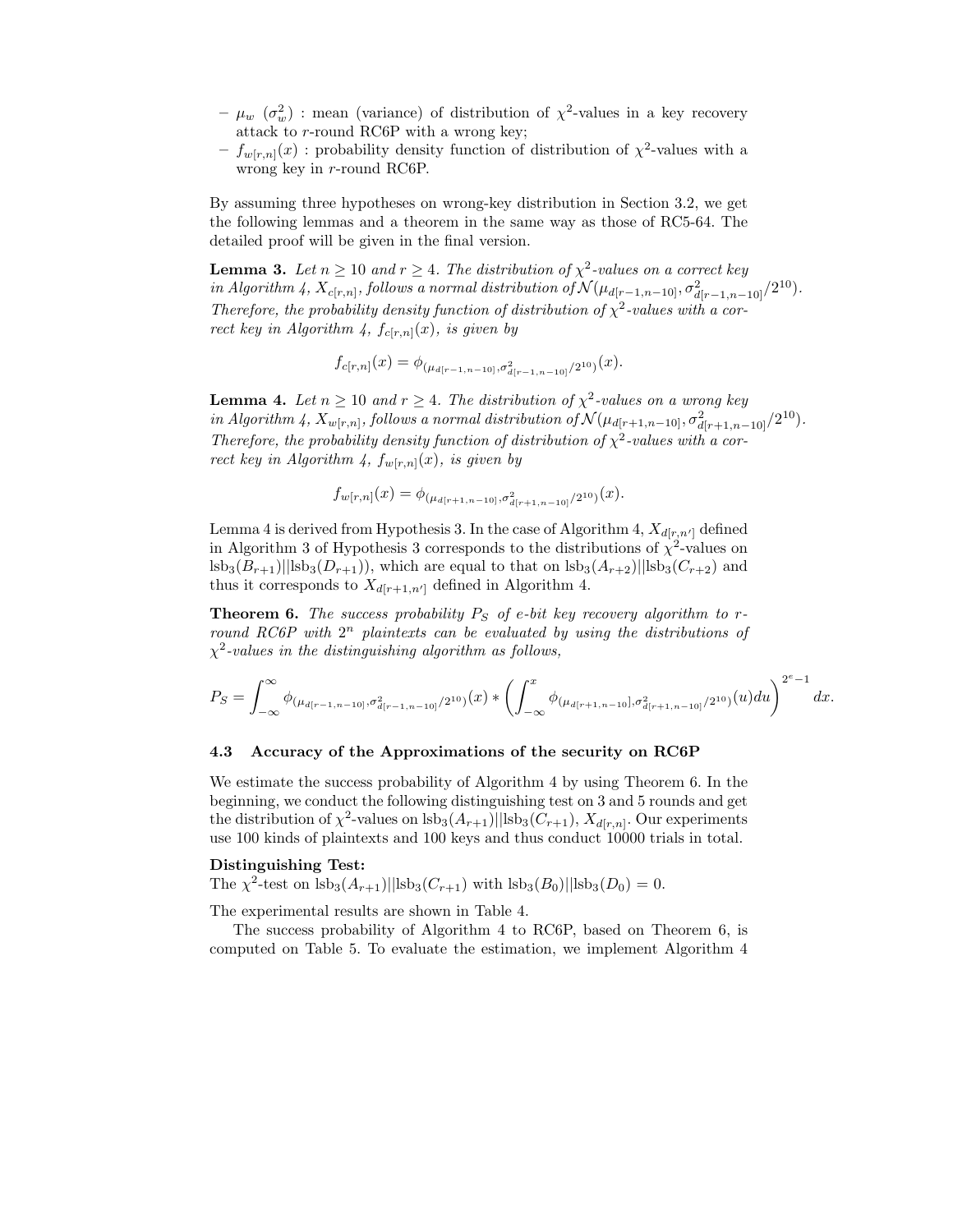| mean $\mu_{d[r,n]}$ (variance $\sigma_{d[r,n]}$ ) |          |                                  |  |  |  |  |
|---------------------------------------------------|----------|----------------------------------|--|--|--|--|
| $\#\text{texts}$                                  | 3 rounds | 5 rounds                         |  |  |  |  |
| 26                                                |          | $(63.03(124.25)\ 63.02(123.82))$ |  |  |  |  |
| $2^7$                                             |          | (63.05(125.25) 63.02(125.06))    |  |  |  |  |
| $2^8$                                             |          | (63.12(125.92) 62.99(125.47))    |  |  |  |  |
| 29                                                |          | (63.26(126.89) 63.01(125.82))    |  |  |  |  |
| $2^{10}$                                          |          | $63.51(128.07)$ 63.02(125.97)    |  |  |  |  |
| $2^{11}$                                          |          | 64.08(130.62) 62.99(125.97)      |  |  |  |  |
| $2^{12}$                                          |          | $(65.17(135.41)\,63.00(125.98))$ |  |  |  |  |

**Table 4.** mean and variance for  $X_{d[r,n]}$  ( $r = 3, 5, 10000$  trials)

on 4-round RC6P. Our implementations generate all plaintexts by using Msequence: Algorithm 4 uses 118-bit random numbers generated by M-sequence, whose primitive polynomial of M-sequence is  $x^{118}+x^{36}+x^8+x+1$ . The platform is the same as that in Section 3.3. Table 5 also shows implemented results among 100 keys for 4-round RC6P. Comparing the estimation with implemented results, we see that our theorem can evaluate the success probability of key recovery algorithm of  $\chi^2$ -attack. Furthermore, the necessary number of plaintexts for this evaluation is reduced by  $2^{10}$  from that of Table 5. In summary, our theory can also evaluate the success probability in  $\chi^2$ -attack by using less number of plaintexts.

**Table 5.** Comparison of theoretical and implemented results in Algorithm 4 to 4-round RC6P

|          | theoretical results: mean (variance) | implemented results               |       |            |
|----------|--------------------------------------|-----------------------------------|-------|------------|
|          | $\#$ texts correct key wrong key     |                                   | $P_S$ | <b>SUC</b> |
| $2^{18}$ |                                      | (63.12(0.123) 62.99(0.123) 0.111) |       | 0.11       |
| $2^{19}$ |                                      | 63.26(0.124) 63.01(0.123) 0.185   |       | 0.15       |
| $2^{20}$ |                                      | 63.51(0.125)63.02(0.123)0.388     |       | 0.40       |
| $2^{21}$ |                                      | 64.08(0.128) 62.99(0.123) 0.882   |       | 0.75       |
| $2^{22}$ |                                      | $65.17(0.132)$ 63.00(0.123) 1.000 |       | 1.00       |

SUC: the probability of recovered keys in 100 keys

### **4.4 Approximations of the security on 6-round RC6P**

By using Theorem 6, we can estimate the security on 6-round RC6P theoretically although it is not easy to compute experimentally. The experimental results of distinguishing test on 5- and 7-round RC6P are shown in Table 6. The approximation of the security on 6-round RC6P is shown in Table 7. The results indicate that a correct key on 6-round RC6P can be recovered by using  $2^{16}$  times as many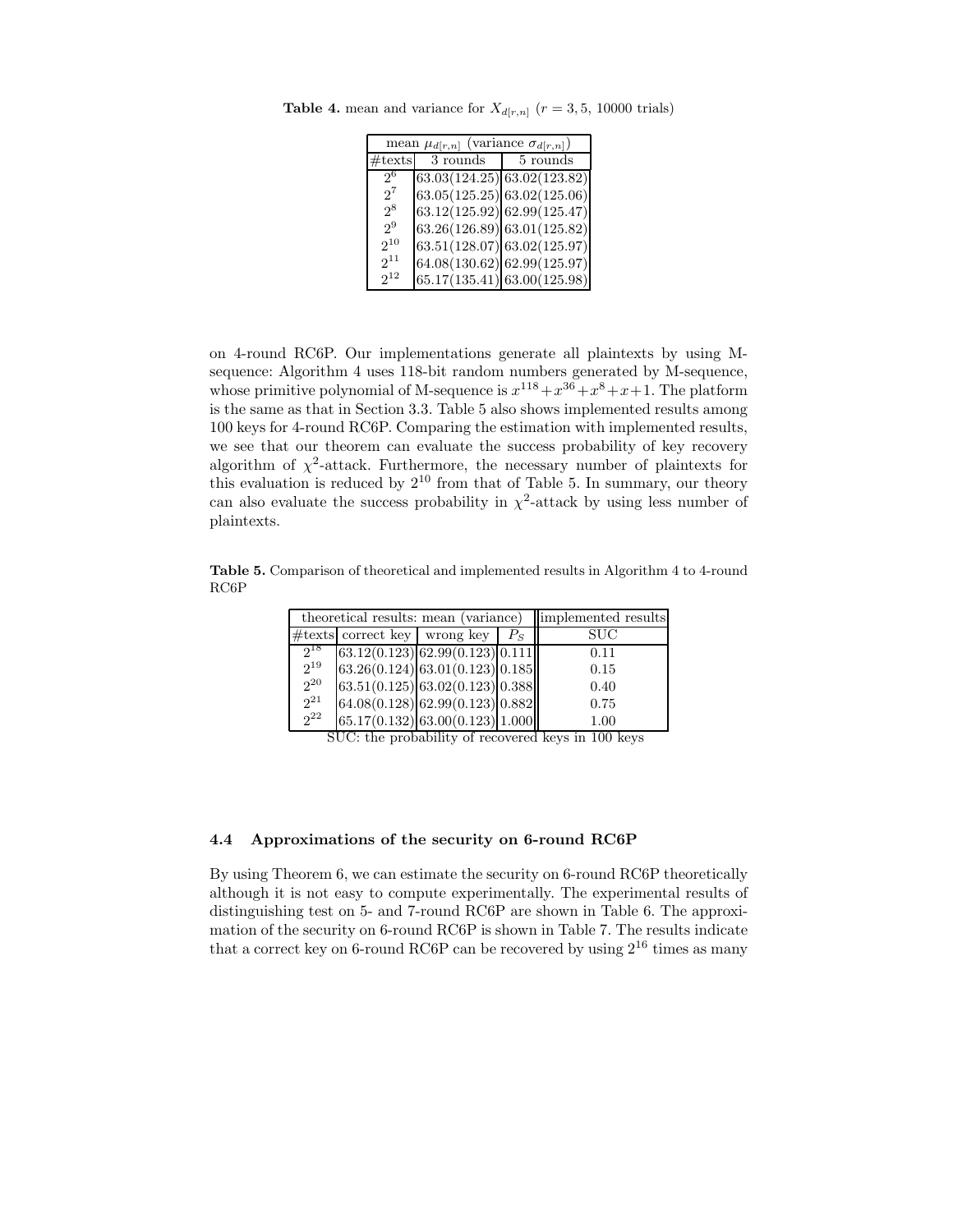texts as those on 4-round RC6P, which reflects the estimation of security of RC6 or RC6P [11, 7].

| mean $\mu_{d[r,n]}$ (variance $\sigma_{d[r,n]}$ ) |          |                                         |  |  |  |  |
|---------------------------------------------------|----------|-----------------------------------------|--|--|--|--|
| #text                                             | 5 rounds | 7 rounds                                |  |  |  |  |
| $2^{24}$                                          |          | (63.3060(128.796) 63.0142(126.729))     |  |  |  |  |
| $2^{25}$                                          |          | (63.3729(126.632)   63.0180(126.843)    |  |  |  |  |
| $2^{26}$                                          |          | (63.7322(129.106) 62.8563(126.375))     |  |  |  |  |
| $2^{27}$                                          |          | $(64.4361(132.361)\,62.8587(126.070)\,$ |  |  |  |  |
| 2 <sup>28</sup>                                   |          | 66.0068(141.824) 63.1763(124.279)       |  |  |  |  |

**Table 6.** mean and variance for  $X_{d[r,n]}$  ( $r = 5, 7, 10000$  trials)

**Table 7.** Approximations of the security on 6-round RC6P

|          | $\#$ texts correct key | wrong key                       | $P_S$ |
|----------|------------------------|---------------------------------|-------|
| 234      |                        | 63.31(0.126) 63.01(0.124) 0.215 |       |
| $2^{35}$ |                        | 63.37(0.124) 63.02(0.124) 0.263 |       |
| 236      |                        | 63.73(0.126) 62.86(0.123) 0.747 |       |
| $2^{37}$ |                        | 64.44(0.129) 62.86(0.123) 0.990 |       |
| $2^{38}$ |                        | 66.01(0.139) 62.86(0.123) 1.000 |       |

SUC: the probability of recovered keys in 100 keys

## **5** Comparison of approximation theorems of  $\chi^2$ -attack

Another approximation of success probability was proposed in [19]. It is based on order statistics and applied to differential and linear attack. Although it is also applicable to  $\chi^2$ -attack, the accuracy has not been reported yet. From the point of view of accuracy of success probability in  $\chi^2$ -attack, we compare our theory to [19].

### **5.1 Success probability based on order statistic**

The main idea of an analysis based on order statistics is as follows:

- 1. distributions of a correct key follows a normal distribution;
- 2. distributions of wrong keys are sorted in increasing order;
- 3. the highest distribution of wrong keys follows a normal distribution;
- 4. the success probability is computed as the probability that the distribution of correct key is greater than the highest distribution of wrong keys.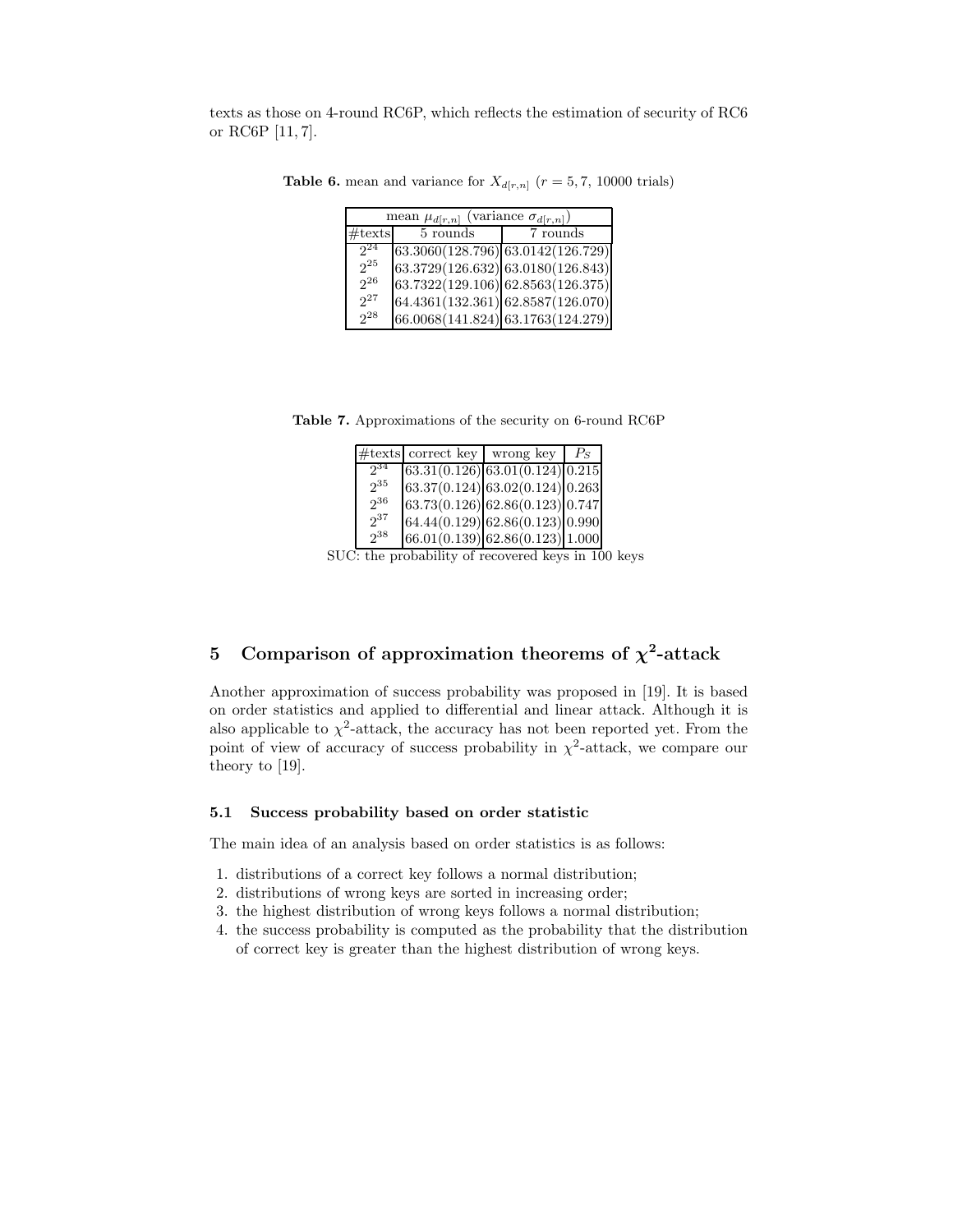We may note that assumptions on distributions of a correct key and a wrong key is the same as those in Section 3.2. When we apply an analysis of order statistics to e-bit key recovery on RC5-64 or RC6P, the success probability is computed as follows:

- 1. distributions of a correct key follows a normal distribution  $\mathcal{N}(\mu_{c[r,n]}, \sigma^2_{c[r,n]})$ ;
- 2. distributions of wrong keys are sorted in increasing order,  $X_{w(1)[r,n]}, \cdots, X_{w(2^e-1)[r,n]};$
- 3. the highest distribution  $X_{w(2^e-1)[r,n]}$  are assumed to follow a normal distribution  $\mathcal{N}(\mu_{[r,n]}, \sigma^2_{[r,n]})$ , where the average and the variance are given as:

$$
\mu_{[r,n]} = \mu_{w[r,n]} + \sigma_{w[r,n]} \Phi^{-1}(1 - 2^{-e}) \text{ and } \sigma_{[r,n]} = \frac{\sigma_{w[r,n]}}{\phi(\Phi^{-1}(1 - 2^{-e}))} 2^{-e}.
$$

Then, the success probability is computed as the probability that the distribution of correct key is greater than the highest distribution of wrong keys as follows:

**Theorem 7** ([19]). *The success probability*  $P_{Sel}$  *of*  $e$ -*bit key recovery algorithm can be evaluated by using the distributions of*  $\chi^2$ -values in the distinguishing *algorithm as follows*

$$
P_{Sel} = \int_{-\frac{\mu_{c[r,n]} - \mu_{[r,n]}}{\sqrt{\sigma_c^2[r,n] + \sigma_{[r,n]}^2}}}^{\infty} \phi(x) dx,
$$

*where*

$$
\mu_{[r,n]} = \mu_{w[r,n]} + \sigma_{w[r,n]} \Phi^{-1}(1 - 2^{-e}) \text{ and } \sigma_{[r,n]} = \frac{\sigma_{w[r,n]}}{\phi(\Phi^{-1}(1 - 2^{-e}))} 2^{-e}.
$$

### **5.2** Accuracy of approximations of success probability in  $\chi^2$ -attack

We compare approximations of the success probability of 3-round and 4-round RC5-64 and 4-round RC6P based on our theorems to those of Theorem 7, especially. Table 8 or 9 shows results of 3-round and 4-round RC5-64 or 4-round RC6P, respectively. These results indicate that our approximation is more accurate than Theorem 7. Theorem 7 gives rather loose upper bounds. On the other hand, our theorem approximates the success probability more accurately. Especialy when  $P_S > 0.8$ , our estimation gives a lower upper bound.

Our theorem deals with distributions of all wrong keys. On the other hand, Theorem 7 deals with only the highest distribution of wrong keys. This is one reason that our theorem can estimate strictly. Furthermore, Theorem 7 aims at dealing with differential or linear attack rather than  $\chi^2$ -attack. This is why our theorems are more suitable for computing the success probability in  $\chi^2$ -attack.

### **6 Conclusion**

In this paper, we have proved the theorems that evaluate the success probability in  $\chi^2$ -attack by using the distinguishing test. The derived formulae can be computed efficiently and provide a practical analysis for the estimation of the success probability in  $\chi^2$ -attack. We have also demonstrated that our theorems can estimate success probability in  $\chi^2$ -attacks against RC5-64 and RC6P.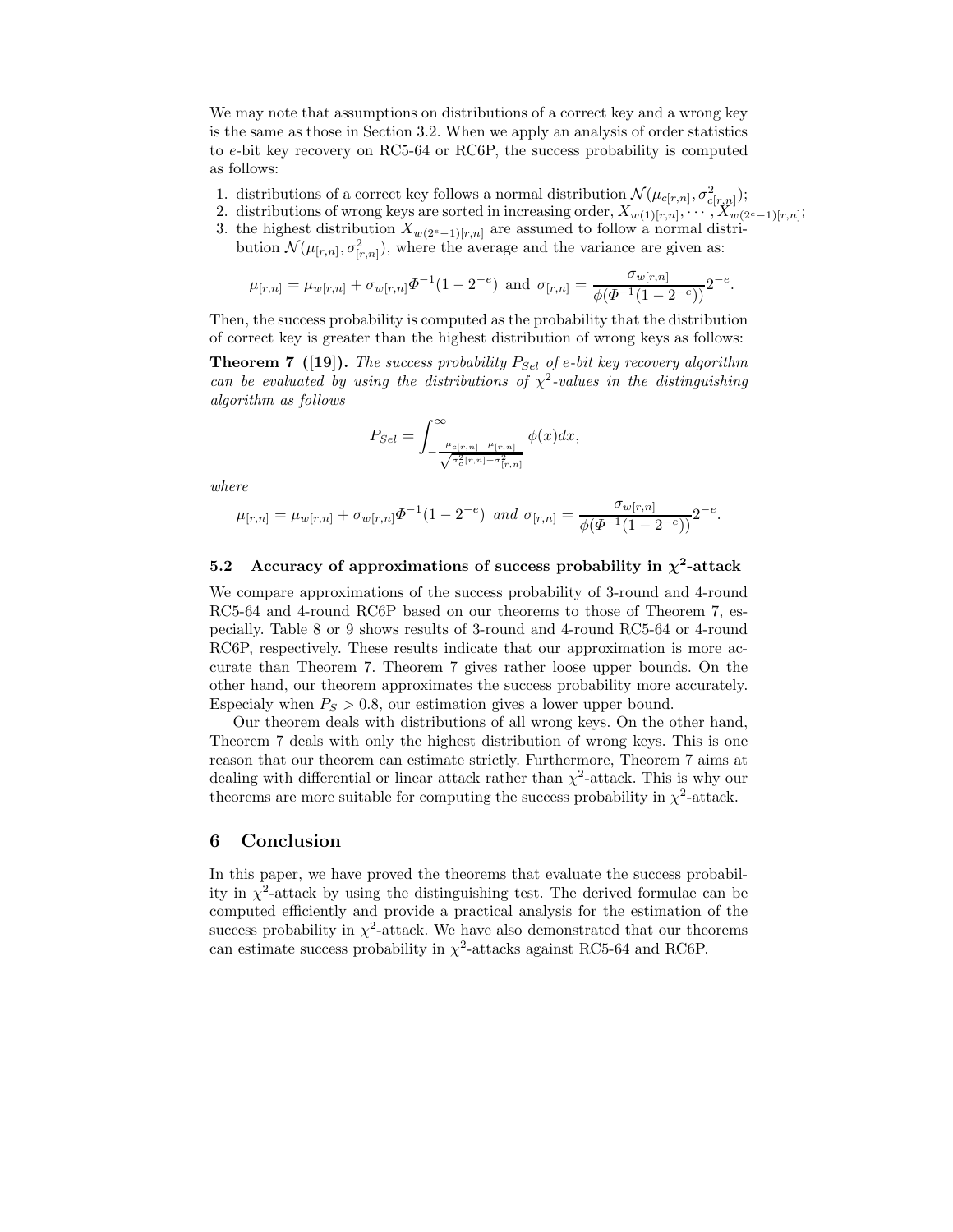| $\#\text{texts}$     | Theorem 5 |             | Theorem 7 |                       | <b>SUC</b> |
|----------------------|-----------|-------------|-----------|-----------------------|------------|
|                      | $P_S$     | error rates | $P_{Sel}$ | error rates           |            |
| $2^{20}$             | 0.128     | 15%         | 0.252     | 68%                   | 0.15       |
| $2^{21}$             | 0.277     | 23%         | 0.441     | 23%                   | 0.36       |
| $2^{22}$             | 0.683     | 10%         | 0.815     | 31%                   | 0.62       |
| $2^{23}$             | 0.991     | 8%          | 0.997     | 8%                    | 0.92       |
|                      | Theorem 5 |             |           |                       |            |
| #texts               |           |             |           | Theorem 7             | <b>SUC</b> |
|                      | $P_S$     | error rates |           | $P_{Sel}$ error rates |            |
| $2^{28}$             | 0.080     | 11%         | 0.387     | 330%                  | 0.09       |
| $2^{30}$             | 0.552     | $4\%$       | 0.716     | 35\%                  | 0.53       |
| $2^{31}$<br>$2^{32}$ | 0.973     | $9\%$       | 0.991     | 11%                   | 0.89       |

**Table 8.** Comparison between Theorems 5 and 7 in the accuracy on to RC5-64

SUC: the probability of recovered keys in 100 keys (implemented results)

**Table 9.** Comparison between Theorems 5 and 7 in the accuracy on to 4-round RC6P

| $\#\text{texts}$ | Theorem 5 |             |           | Theorem 7   |       |
|------------------|-----------|-------------|-----------|-------------|-------|
|                  | $P_S$     | error rates | $P_{Sel}$ | error rates |       |
| $2^{18}$         | 0.111     | $0.9\%$     | 0.150     | 36%         | 0.11  |
| $2^{19}$         | 0.185     | 23\%        | 0.233     | 55%         | 0.15  |
| $2^{20}$         | 0.388     | $3\%$       | 0.452     | 13%         | 0.40  |
| $2^{21}$         | 0.882     | 18%         | 0.916     | 22%         | 0.75  |
| $2^{22}$         | 1.000     | $0\%$       | 1.000     | $0\%$       | 1.00  |
| $2^{21.1}$       | 0.889     | 16%         | 0.922     | 20%         | 0.768 |
| $2^{21.2}$       | 0.921     | 12%         | 0.947     | 16%         | 0.817 |
| $2^{21.3}$       | 0.946     | 12%         | 0.966     | 14%         | 0.846 |
| $2^{21.4}$       | 0.966     | 8%          | 0.980     | 9%          | 0.896 |
| $2^{21.5}$       | 0.979     | $7\%$       | 0.989     | 8%          | 0.919 |

SUC: the probability of recovered keys in 100 or 1000 keys (implemented results)

### **References**

- 1. A. Biryukov and E. Kushilevitz, "Improved Cryptanalysis of RC5", *Proc. EURO-CRYPT'98*, **1403**(1998), pp. 85–99, Springer-Verlag.
- 2. J. Borst, B. Preneel, and J. Vandewalle, "Linear Cryptanalysis of RC5 and RC6", *Proc. Fast Software Encryption'99*, **1636**(1999), pp. 16–30, Springer-Verlag.
- 3. R.J. Freund and W.J. Wilson, *Statistical Method*, Academic Press, San Diego, 1993.
- 4. H. Gilbert, H. Handschuh, A. Joux, and S. Vaudenay, "A Statistical Attack on RC6", *Proc. Fast Software Encryption'2000*, **1978**(2000), pp. 64–74, Springer-Verlag.
- 5. J. Hayakawa, and T. Shimoyama, "Correlation Attack to the Block Cipher RC5 and the Simplified Variants of RC6", *Third AES Candidate Conf.*, April 2000.
- 6. H. Handschuh and H. Gilbert, " $\chi^2$  Cryptanalysis of the SEAL Encryption Algorithm", *Proc. Fast Software Encryption*, **1267**(1997), pp.1–12.
- 7. N. Isogai, T. Matsunaka, and A. Miyaji, "Optimized  $\chi^2$ -attack against RC6", *Proc. ANCS 2003*, **2846**(2003), to appear in Springer-Verlag.